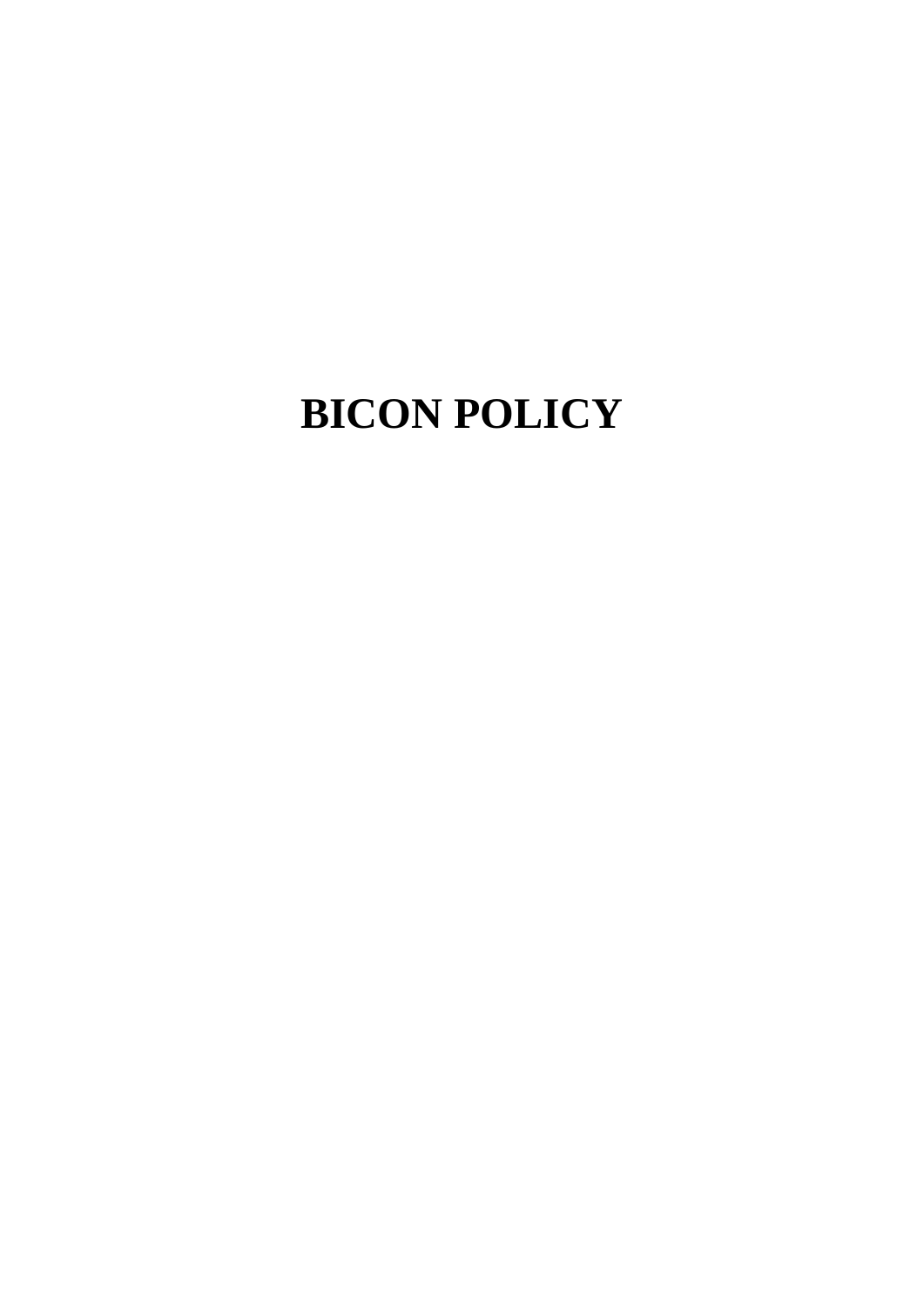# Contents

| 1. |     |                                                                                    |  |  |
|----|-----|------------------------------------------------------------------------------------|--|--|
| 2. |     |                                                                                    |  |  |
|    | 2.1 |                                                                                    |  |  |
|    | 2.2 | Collaborative Role of B ICON and Academic Departments in Promoting Entrepreneurial |  |  |
|    |     |                                                                                    |  |  |
|    | 2.3 |                                                                                    |  |  |
|    | 2.4 |                                                                                    |  |  |
|    | 2.5 |                                                                                    |  |  |
| 3. |     |                                                                                    |  |  |
|    | 3.1 |                                                                                    |  |  |
|    | 3.2 |                                                                                    |  |  |
|    | 3.3 |                                                                                    |  |  |
|    | 3.4 |                                                                                    |  |  |
|    | 3.5 |                                                                                    |  |  |
|    | 3.6 |                                                                                    |  |  |
|    | 3.7 |                                                                                    |  |  |
|    | 3.8 |                                                                                    |  |  |
| 4. |     |                                                                                    |  |  |
|    | 4.1 |                                                                                    |  |  |
|    | 4.2 |                                                                                    |  |  |
|    | 4.3 |                                                                                    |  |  |
|    | 4.4 |                                                                                    |  |  |
|    | 4.5 |                                                                                    |  |  |
|    | 4.6 |                                                                                    |  |  |
|    | 4.7 |                                                                                    |  |  |
|    | 4.8 |                                                                                    |  |  |
|    | 4.9 |                                                                                    |  |  |
| 5. |     |                                                                                    |  |  |
|    | 5.1 |                                                                                    |  |  |
|    | 5.2 |                                                                                    |  |  |
|    | 5.3 |                                                                                    |  |  |
|    | 5.4 |                                                                                    |  |  |
| 6. |     |                                                                                    |  |  |
|    | 6.1 |                                                                                    |  |  |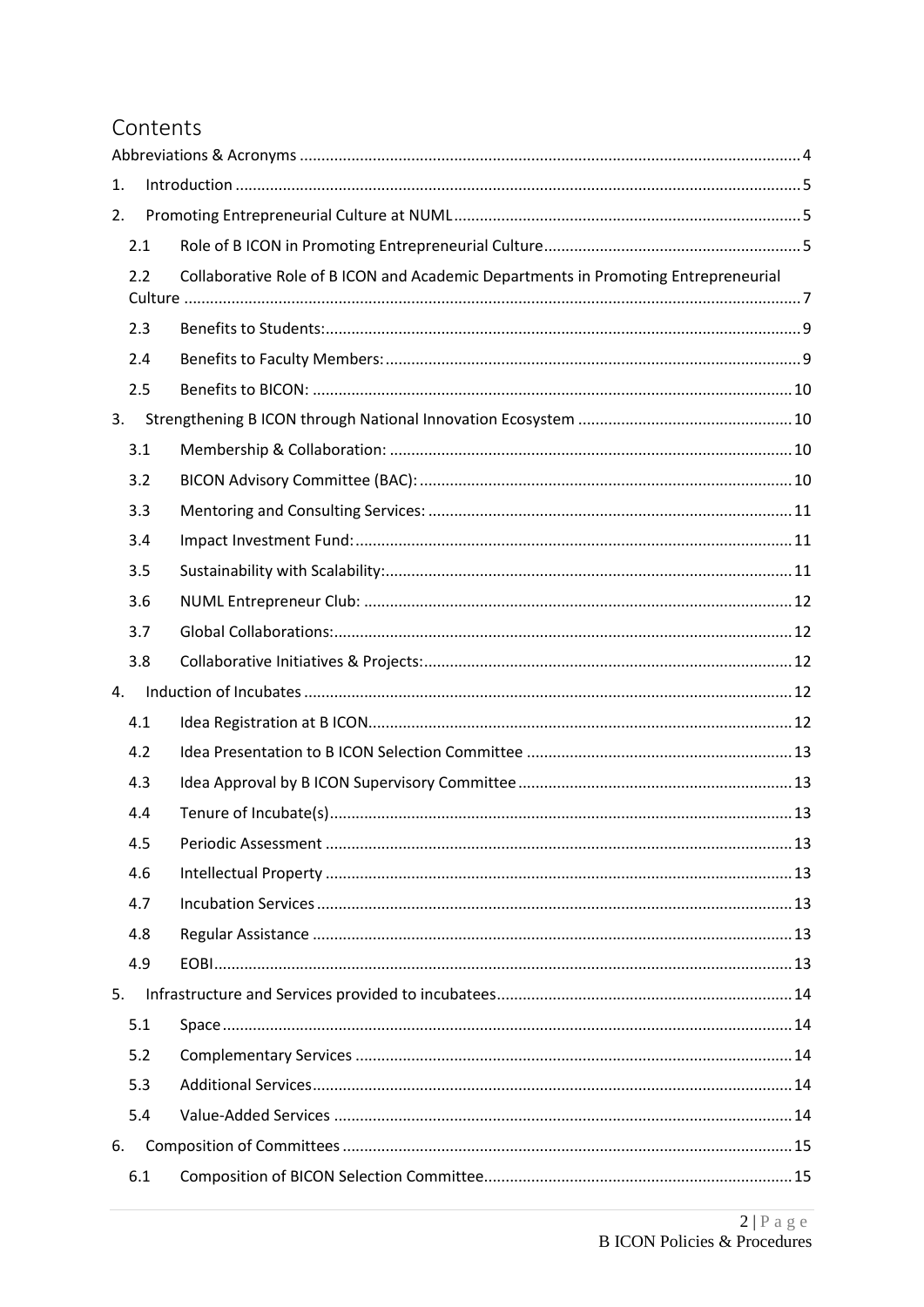| 6.2 |  |  |  |  |
|-----|--|--|--|--|
| 6.3 |  |  |  |  |
|     |  |  |  |  |
| 7.1 |  |  |  |  |
| 7.2 |  |  |  |  |
| 7.3 |  |  |  |  |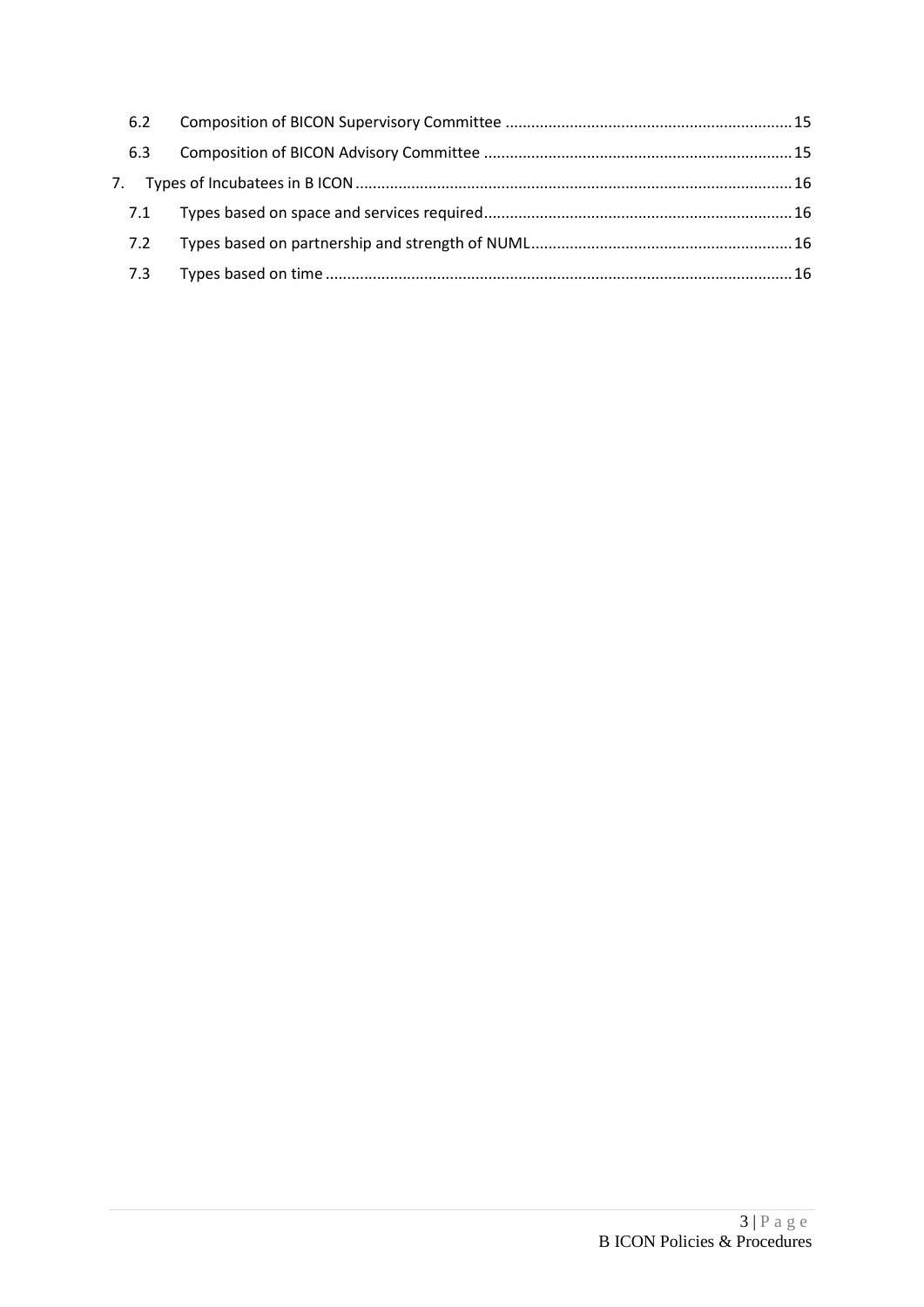# **B ICON Policy**

# **Abbreviations & Acronyms**

<span id="page-3-0"></span>

| <b>Angel Investors</b>                            |
|---------------------------------------------------|
| <b>Business Incubation Center</b>                 |
| <b>Business Incubation Center of NUML</b>         |
| <b>Business Plan Competition</b>                  |
| <b>BICON Advisory Committee</b>                   |
| <b>BICON Selection Committee</b>                  |
| <b>BICON Supervisory Committee</b>                |
| <b>Chief Executive Officer</b>                    |
| Computer Science & Engineering                    |
| <b>Director General</b>                           |
| <b>Final Year Project</b>                         |
| <b>Higher Education Commission</b>                |
| <b>Higher Education Institutes</b>                |
| <b>Head of Departments</b>                        |
| <b>Intellectual Property</b>                      |
| <b>NUML</b> Entrepreneurial Week                  |
| National Incubation Center                        |
| National University of Modern Languages           |
| Office of Research Innovation & Commercialization |
| Research, Innovation & Entrepreneurship           |
| Shanghai Cooperation Organization                 |
| Small & Medium Enterprises                        |
| <b>Translation and Interpretation</b>             |
| <b>United Arab Emirates</b>                       |
| Venture Capitalist                                |
| Youth Entrepreneurial Society                     |
|                                                   |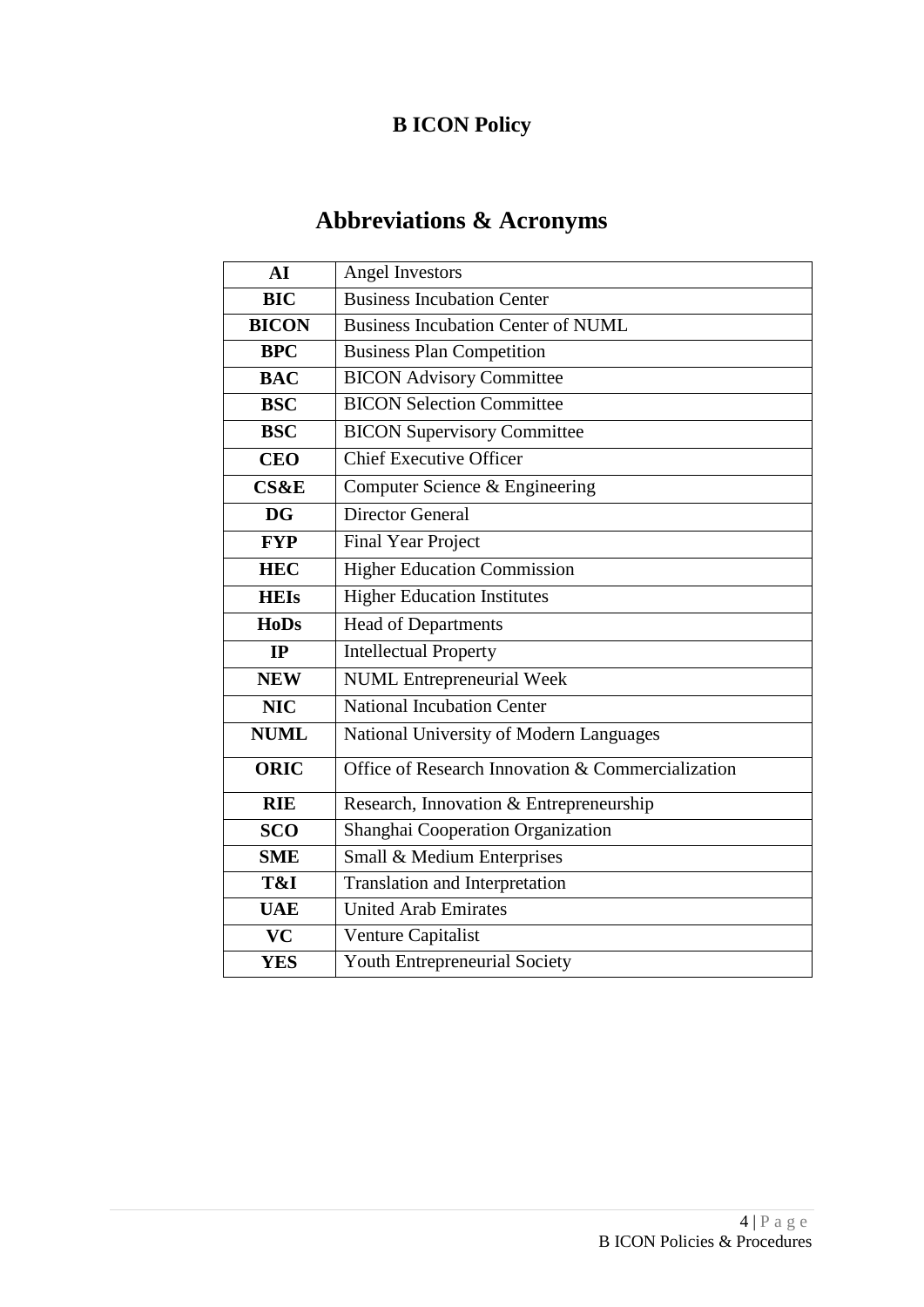## **BICON Policy**

## <span id="page-4-0"></span>**1. Introduction**

Business Incubation Center of NUML (B ICON) aims at fostering the spirit of social and technological entrepreneurship and nurturing the culture of start-ups, scale-ups and spin-offs by providing entrepreneurial development eco-system to the NUMLians in particular and to youth in general. In order to transform NUML as Pakistan leading entrepreneurial university, this policy is developed to facilitate interested potential entrepreneurs through integrating related activities of academic departments with that of BICON. As national hub of innovation, BICON also aims at taking leading role in developing national innovation ecosystem through engaging national and regional players. The policy is subject to periodical review and amendments. It is the responsibility of the incubated companies and other stakeholders to update themselves from time to time on amendments in the incubation policy and procedures.

# <span id="page-4-1"></span>**2. Promoting Entrepreneurial Culture at NUML**

## <span id="page-4-2"></span>**2.1 Role of B ICON in Promoting Entrepreneurial Culture**

- 2.1.1 *Startups*: NUML promotes and B ICON assists its faculty members, students, staff, alumni and students/alumni of other HEIs to start their companies / businesses.
- 2.1.2 Pre-Incubation:
	- 2.1.2.1 B ICON invites and registers potential entrepreneurs / students for its pre-incubation for the duration of one year at maximum.
	- 2.1.2.2 Pre-incubation facility is free for NUML students and alumni. Whereas for outsiders, rates are same as that of incubation facility.
	- 2.1.2.3 B ICON guides these new potential startups and assists them in their business plans and models. Pre-incubation services include free wifi, free space, free trainings, mentoring sessions, networking and industry linkages.
	- 2.1.2.4 HoDs, liaison members and YES club representatives may nominate potential entrepreneurs for pre-incubation at B ICON.
	- 2.1.2.5 For pre-incubation services, students and alumni are required to fill online form available on NUML website. B ICON team will contact these potential entrepreneurs for further proceedings.
	- 2.1.2.6 Every department is also free to manage its pre-incubation process within department. In such condition, SOPs of each department will be developed by department in consultation with BICON team and will be approved by BoG NUML. SOPs of each department may vary from that of other departments. Moreover, any incubatee from such pre-incubations that qualifies for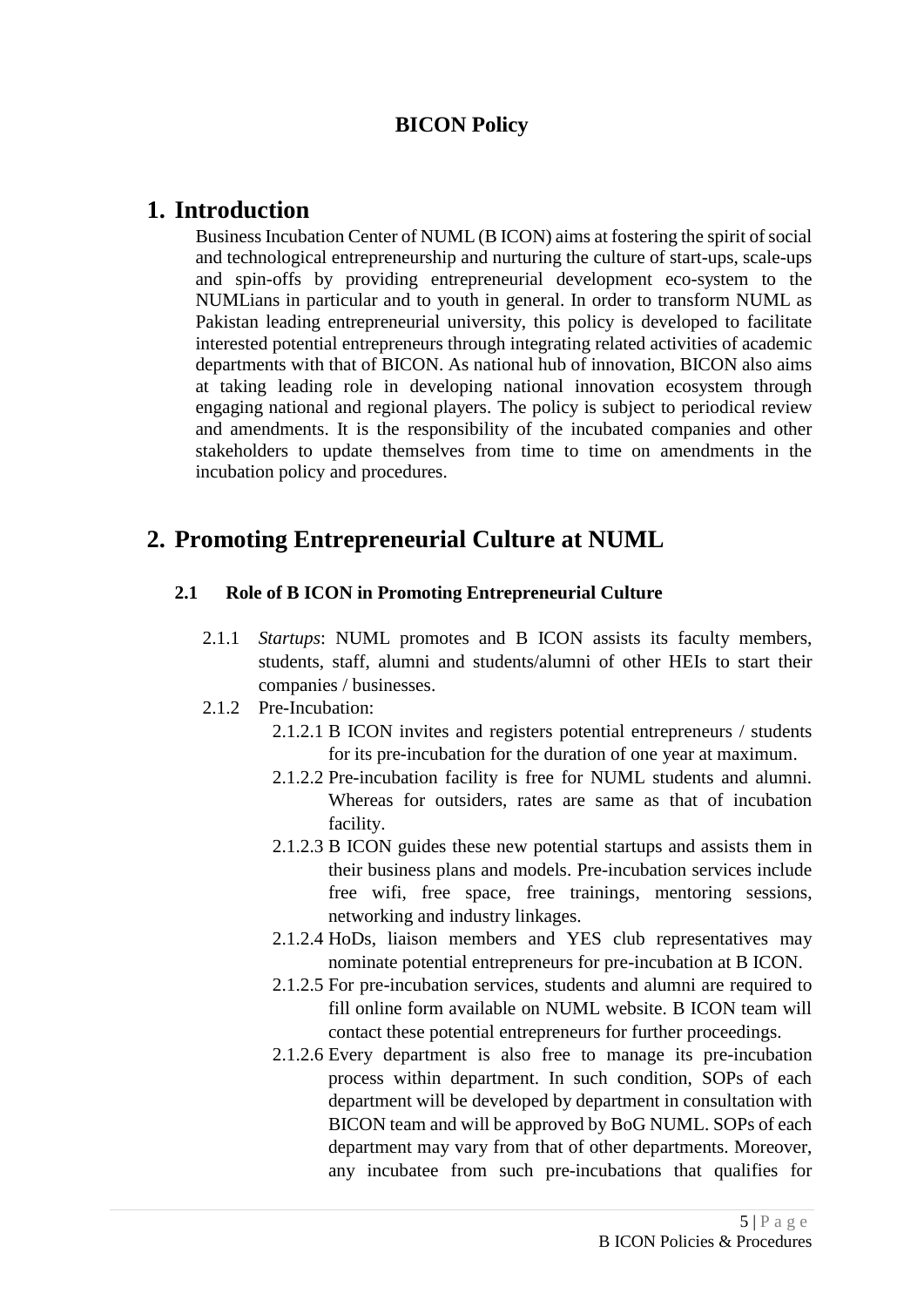BICON incubation program will not be allowed to change internal mentors (i.e. mentors from NUML) without approval of Dean of respective faculty.

- 2.1.3 *Wall of Fame*: Wall of fame shall be established for promoting startups and entrepreneurial ecosystem at BICON. The faculty/Students projects shall be displayed in B ICON in order to promote and strengthen the ecosystem and later for commercialization.
- 2.1.4 *Training*: B ICON shall provide regular (free as well as commercial) training sessions to NUML students, alumni, B ICON incubatees and outsiders (BICs, NICs, HEIs, Incubations, SMEs, potential entrepreneurs) to develop an entrepreneurial ecosystem. Most of these training sessions will be free for NUML students and Alumni. B ICON shall also arrange commercial trainings for its stakeholders regarding business activities, entrepreneurship ecosystem, and future dynamics.
- 2.1.5 *Business development of Incubates*:
	- 2.1.5.1 B ICON shall also act like excubator by providing guidelines and consultancy to help incubates to strengthen their businesses.
	- 2.1.5.2 For this purpose, B ICON will set targets and closely monitor the product development and services delivery of the incubates.
	- 2.1.5.3 B ICON shall formulate strategy to connect incubates with business partners for their business promotion with the help of the NUML alumni, faculty members and associates / consultants.
	- 2.1.5.4 B ICON incubates shall be allowed to use NUML & BICON logos only on NUML related advertisements with the prior permission of Director BICON. Every advertisement shall thoroughly be scrutinized before its printing.
	- 2.1.5.5 B ICON shall hire professionals, consultants, firms and faculty members for various technical & management assistance / services for BICON and incubates on mutually agreed rates. Any incubate needing such service will request for an appointment and shall make the advance payment for this service.
- 2.1.6 *Reinvestment*: BICON will earn income through incubation space and service tariff, commercial trainings, funded/commercial projects, sponsorships, donations, government/institutional support and other related sources. BICON will reinvest same income on (i) capacity building of student, faculty and BICON team (ii) promoting entrepreneurial culture (iii) prototype development (iv) marketing and operational activities and (v) infrastructure development.
	- 2.1.6.1 Event calendar will be prepared and will be approved from the competent authority after vetting from the supervisory committee.
	- 2.1.6.2 Budget estimates will be prepared and will be approved from supervisory committee and Rector.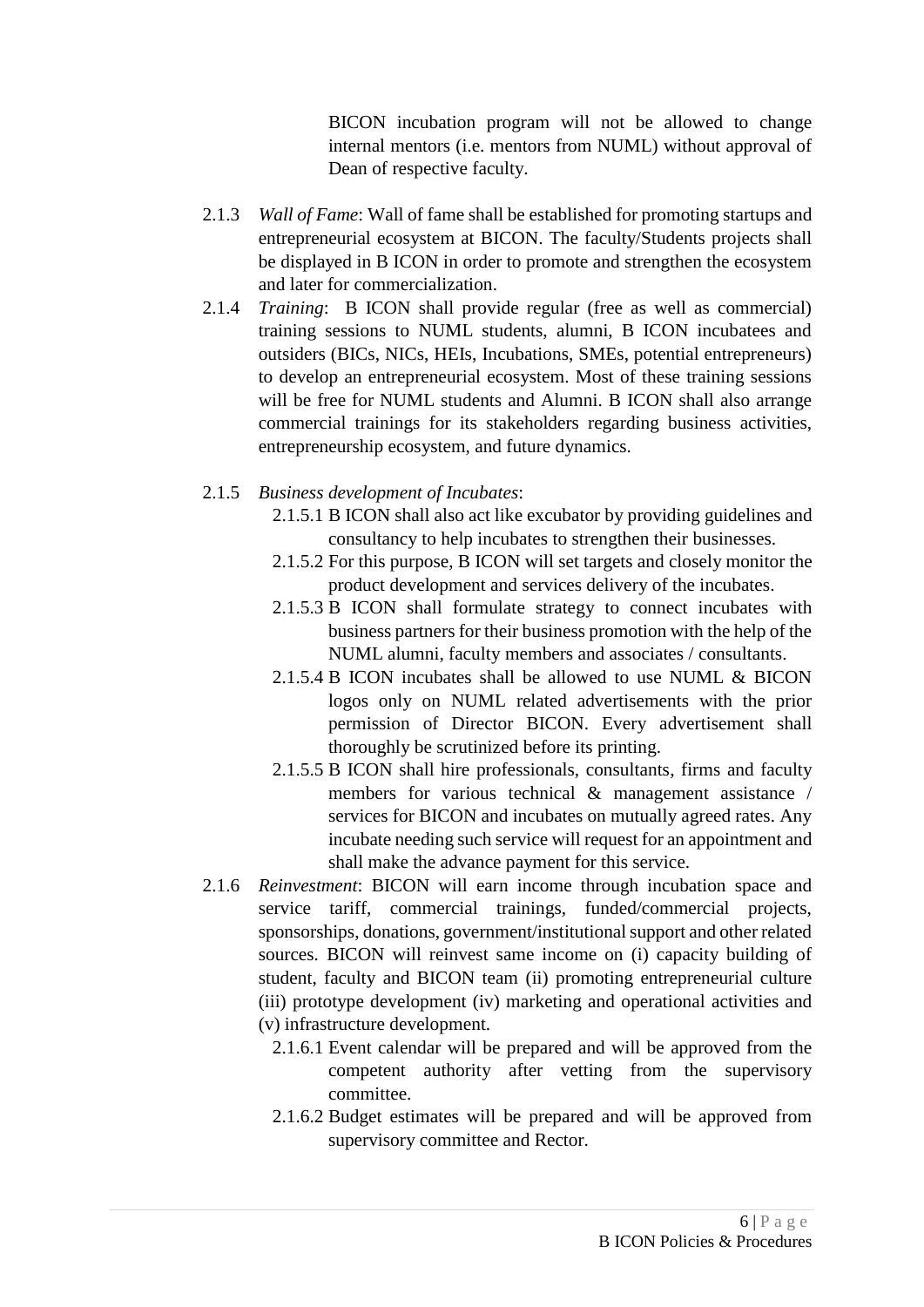2.1.7 *Workplace Sanity at BICON*: In order to maintain the sanity at workplace, committee comprising of one member from each of BICON management, ORIC, incubates, incubated faculty members and partner organization will be responsible to ensure quality of food, service, cleanliness, discipline and learning. Any severe complaint regarding related issues will be submitted to this committee. Recommendations of committee will be submitted to Chairman BICON Supervisory Committee through Director BICON.

## <span id="page-6-0"></span>**2.2 Collaborative Role of B ICON and Academic Departments in Promoting Entrepreneurial Culture**

## *2.2.1 Course of Entrepreneurship:*

- 2.2.1.1 Every department shall launch course of entrepreneurship at bachelors and master level. In special conditions, course of entrepreneurship may be relaxed. In this case seminar(s) shall be conducted on entrepreneurship as substitute for the course. Outline of course of entrepreneurship at each department will be discipline centric e.g. mediapreneurship in Mass Com department, social entrepreneurship in departments of social sciences faculty and techpreneurship in faculty of CS&E.
- 2.2.1.2 HoD of each department will be responsible to initiate case through department board of studies. Dean of respective faculty will supervise incorporation of course of entrepreneurship in curriculum at bachelor and master level.
- 2.2.1.3 In case of any delay or challenge, department will incorporate contents of entrepreneurship in other similar courses. For example, for languages faculty, how to commercialize T&I services through entrepreneurship.

## **2.2.2** *B ICON Liaison Members*:

- 2.2.2.1 One designated faculty member in each department and regional campus shall be nominated by head of departments (HoDs) / Dean Faculties and Regional Director as B ICON liaison member (focal person) respectively. These liaison members should be selfmotivated. They will be responsible to promote entrepreneurial culture and activities at department and regional campus level.
- 2.2.2.2 BICON will conduct at least one session with B ICON liaison members each semester.
- 2.2.2.3 Departments in coordination with B ICON shall design and disseminate the responsibilities and expected outcomes of B ICON liaison members each semester.
- 2.2.2.4 Each liaison member will submit semester-wise self-assessment report to Chairman B ICON Supervisory Committee duly verified by HoD and Director B ICON.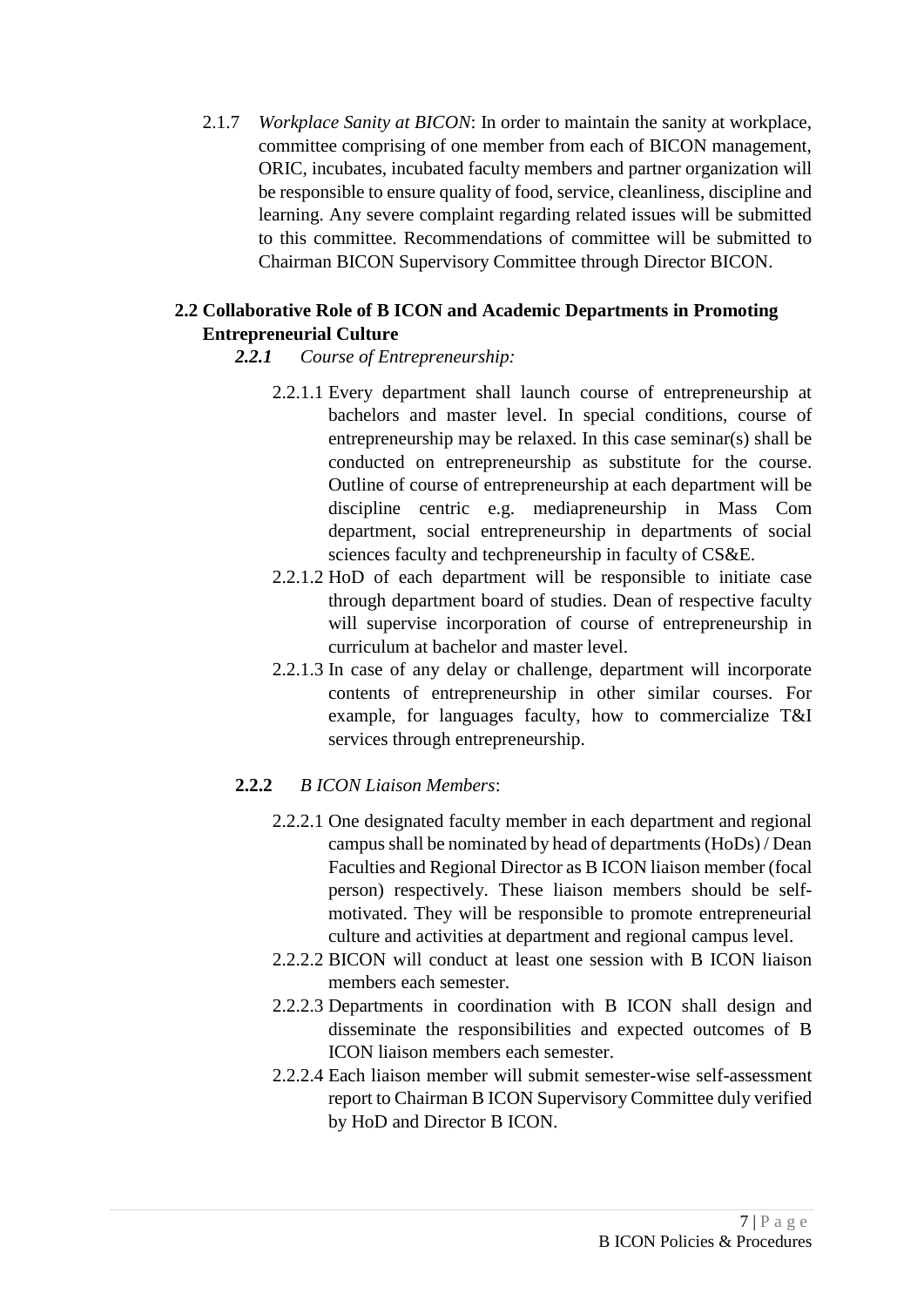- 2.2.2.5 No additional responsibility will be given to liaison members by HoD during the semester in order to reduce burden and make him/her accountable for desired results.
- 2.2.2.6 Rector NUML will give gold, silver and bronze medals to best three performers of the semester respectively on the convocation.
- 2.2.2.7 Their pictures will also be hanged on Wall of Fame for each next semester.
- 2.2.2.8 Their contributions will be added in Annual Performance Report.
- 2.2.2.9 Nominated faculty member will remain BICON liaison member for at least two to three years. Therefore, to ensure continuity it is highly recommended that a permanent faculty member should be nominated as BICON liaison member. In case of poor performance, B ICON may request HoDs / Deans / Regional Directors to change BICON liaison member.

## **2.2.3** *YES Clubs*:

Youth Entrepreneurial Society (YES) Clubs at each department shall be formed by B ICON team / liaison members / HoDs and shall be managed by students. Student lead from each department will be board members of NUML YES Club and will be responsible for sustaining and promoting club. This club shall organize multiple activities including but not limited to business plan competitions, storytelling sessions, and exhibitions.

## **2.2.4** *Orientation*:

- 2.2.4.1 B ICON liaison members, HoDs and Deans of respective departments shall organize introductory seminar entrepreneurship at all faculties at faculty level each semester depending upon the availability of students and faculty members.
- 2.2.4.2 BICON team will deliver such orientation sessions. At least one fourth of the faculty members from each department will attend the orientation session.
- 2.2.4.3 Every faculty member of each department is bound to attend such orientation session at least once in every two years.
- 2.2.4.4 Each batch once in degree program / course is bound to attend the orientation session. Department will determine appropriate semester for orientation session.
- 2.2.4.5 Semester-wise report of each faculty (duly verified by respective Dean) will be submitted by director B ICON to Chairman BSC.

## **2.2.5** *NUML Expo Week*:

- 2.2.5.1 NUML Expo Week shall be announced once a year by the university; most preferably towards end of Spring semester.
- 2.2.5.2 All faculties shall organize respective components of this expo to promote their initiatives. This expo may include but not limited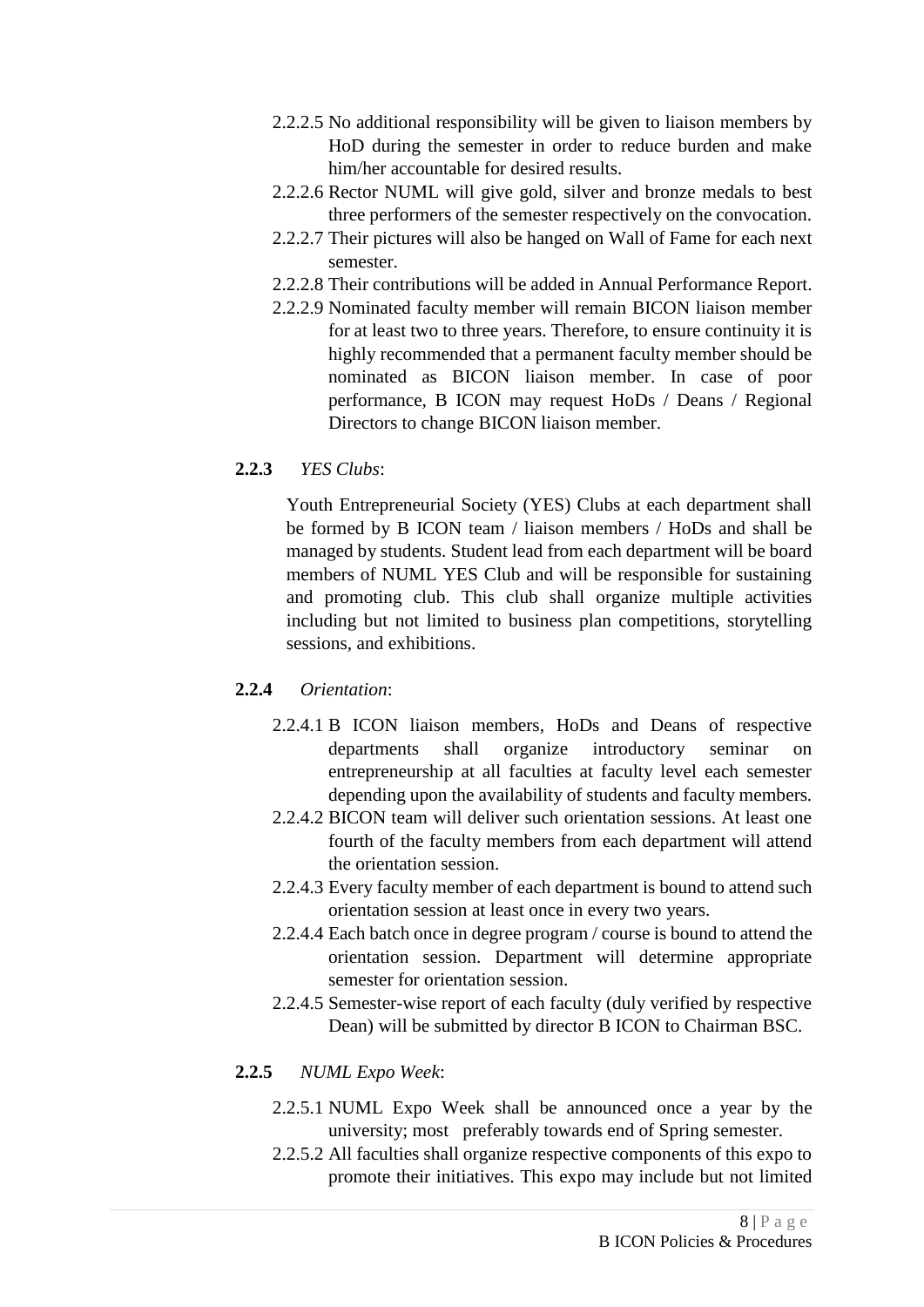to Final Year Project (FYP) showcasing, research commercialization, Business Plan Competition (BPC), Idea Competition, Prototype display, Job Expo, On-Campus Recruitment, NUML Entrepreneurial Week (NEW), National / International Conferences, Seminars, Competitions and exhibitions.

- 2.2.5.3 B ICON & ORIC shall facilitate faculties and all the departments in order to make this event successful.
- 2.2.5.4 Respective departments i.e. heads / coordinators shall put forward the innovative ideas as nominations to B ICON for the "Best Innovation Award" every semester. B ICON Selection Committee will evaluate perfect nominee for 'Best Innovation Award'. Same will be approved by BICON Supervisory Committee and will be awarded by Rector NUML on the convocation.
- 2.2.5.5 B ICON shall facilitate the winning team / individual of BIA in all possible manners i.e. space, guidance, mentoring, industry linkages, advocacy, free trainings and funding etc.

## **2.2.6** *Student Engagement*:

Students will be engaged by faculty members in practical assignment in collaboration with incubator / incubates through class projects, assignments, social work, FYPs, internships and jobs.

## **2.3 Benefits to Students:**

- <span id="page-8-0"></span>2.3.1 Student(s) with the most viable business ideas shall be supported by university for prototyping. The best three ideas shall be awarded up to PKR 100,000/- each year. Registered mentors to these students shall get 20% of the winning awards in case of competition.
- 2.3.2 Rector NUML will award certificates to competition winners / success stories and their registered mentors on convocations.
- 2.3.3 These students shall also be nominated by university to attend seminars / workshops / conferences arranged by HEC and other institutes, nationally as well as internationally. Registration and TA/DA shall be paid by university upon approval of Rector NUML.
- 2.3.4 Students shall be facilitated to a break in studies, in order to pursue a startup business through semester freeze.

## **2.4 Benefits to Faculty Members:**

- <span id="page-8-1"></span>2.4.1 Successful faculty members involved in the most viable business ideas in regard to commercialization shall also be awarded certificates from Rector NUML on convocations.
- 2.4.2 Business ideas of such faculty members may also be given preference while awarding the research grants sanctioned by HEC. These faculty members shall be nominated to attend seminars/workshops/conferences arranged by HEC, nationally as well as internationally.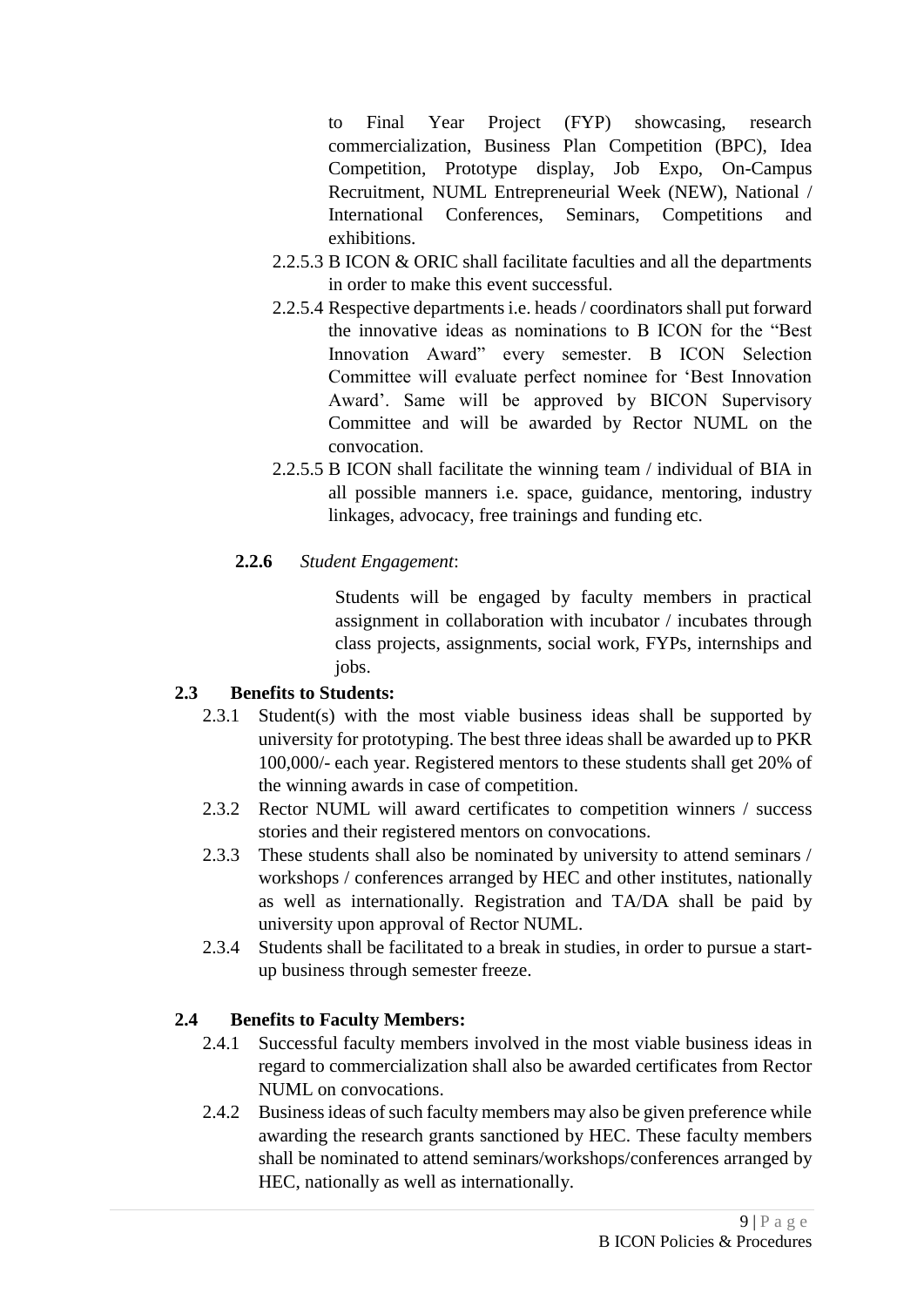- 2.4.3 Regarding faculty promotion, preference shall be given to faculty members acted as entrepreneurs or BICON registered mentors. Although NUML will strictly follow HEC faculty promotion criteria as minimum requirement (i.e. credit of successful startup/mentorship will not be replacement of research publication as minimum requirement), o*ne* s*uccessful startup* will be equivalent to one impact factor publication. Whereas one *successful mentoring of a startup* will be equivalent to one Y category publication.
- 2.4.4 In case, incubated company is creating 5 jobs with average salary of PKR 20,000 per month and / or generating profit  $>=$  PKR 1 million per annum; credit of 1 impact factor publication will be given to faculty member (each year; but for not more than three years, in case of persistent performance) in case he is owner / major partner of the company. Credit of 1 'Y' category publication shall be given to faculty member in case he/she is registered mentor of the startup. Faculty members can avail such benefits against each startups for three years at maximum
- 2.4.5 Contribution of faculty members in the entrepreneurial activities like mentoring, training and startups shall also be recognized in their Annual Performance Report. This evaluation on APR shall be confirmed by Director B ICON with proofs to the respective heads against faculty members.

## **2.5 Benefits to BICON:**

- <span id="page-9-0"></span>2.5.1 1 % of the total returns/takings generated by BICON will be shared equally in BICON team annually as annual bonus.
- 2.5.2 Only 5% of the profits generated through incubates of faculty members shall be transferred to B ICON Account.
- 2.5.3 In case of getting grants / funds from VCs / AIs / sponsors, both BICON and registered mentors / program partners of incubates / students may get up to 2.5 %, 2.5% of the equity respectively. Terms and conditions will vary from case to case. Each party can get benefits equivalent to defined equity.

# <span id="page-9-2"></span><span id="page-9-1"></span>**3. Strengthening B ICON through National Innovation Ecosystem**

## **3.1 Membership & Collaboration:**

Collaborations, contracts, agreements, partnerships, memberships & registration with organizations and consultants supporting research, innovation and entrepreneurship shall be made to become the leading hub for Innovation Ecosystem in Pakistan.

## <span id="page-9-3"></span>**3.2 BICON Advisory Committee (BAC):**

NUML shall make local, national and international businessmen, professionals and institutes member of BAC. BAC shall lead, guide and support B ICON to develop entrepreneurial ecosystem at NUML in particular and at national and regional level in general. BICON will develop sub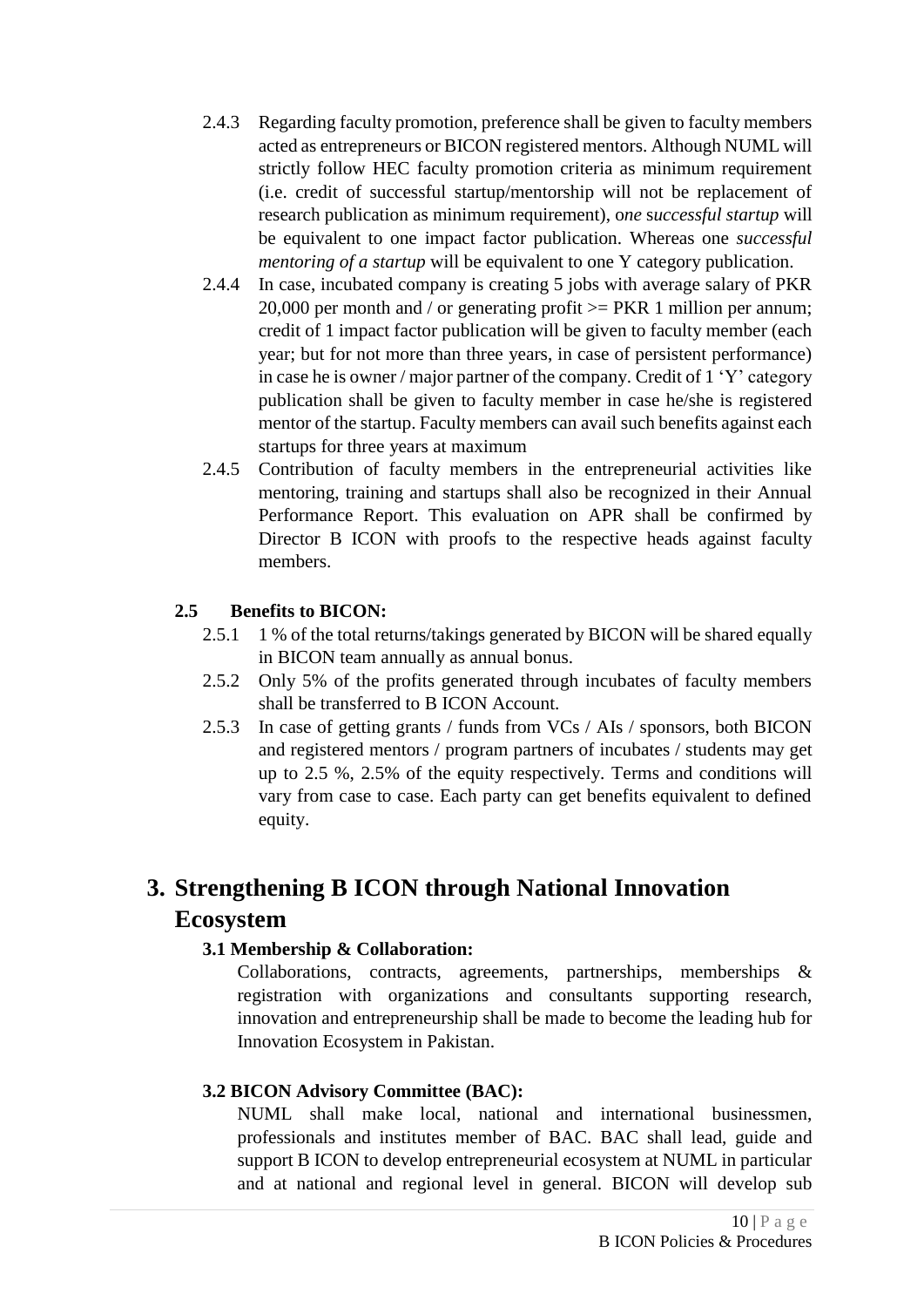committees from BAC for special purposes like innovation, future, funding, collaboration, institutionalization, themes / ideas. BICON will propose and Rector NUML will approve members of BAC.

## <span id="page-10-0"></span>**3.3 Mentoring and Consulting Services:**

B ICON will invite technical domain experts, consultants, faculty members, alumni and institutions to join B ICON and its incubates as advisors, mentors and trainers. Any of incubated companies at B ICON may avail the consulting services from them. Innovation consultants will be hired for providing endto-end consulting services. Dedicated space will be given to advisors, mentors, trainers and partner organizations at BICON to freely guide and advice incubates.

## <span id="page-10-1"></span>**3.4 Impact Investment Fund:**

- 3.4.1 B ICON shall engage Venture Capitalists / Angel Investors / Investors and related individuals and entities to fund incubated ideas and to become business (equity) partner of incubated companies.
- 3.4.2 NUML in collaboration with industry partners may launch endowment fund for the research & development and commercialization of ideas, products and services at BICON. This fund will also be used for capacity building of incubatees, incubation team and potential students through multiple activities including training, consulting, equipment, automation, system development and focused events.
- 3.4.3 BICON can also put earned money / funds / sponsorships in any of the mentioned fund accounts. BICON may also open any other similar fund / account depending upon opportunity.

## <span id="page-10-2"></span>**3.5 Sustainability with Scalability:**

- 3.5.1 B ICON will prefer to expand collaboration rather than expanding new staff. Every collaboration brings new opportunity.
- 3.5.2 Focus of such collaborations will be innovation, incorporation of contemporary best practices, internationalization with better resource utilization, branding, commercialization, differentiation, sustainability and scalability. Term of reference of each initiative, memorandum of understanding, contract and/or agreement will supersede the terms of SOPs and policy of BICON.
- 3.5.3 BICON will also attract big brands to facilitate BICON in exchange of their projection within BICON. This includes offering chair, giving names of pre-incubations, incubations, co-working spaces, business centers, cafeteria and rooftop. It also includes associating brands to different initiatives. BICON will also allow potential startups to use space on rental basis.
- 3.5.4 As CSR and national service, BICON will support / facilitate NICs, BICs and other private incubations in term of capacity building, networking and organization development. BICON will always take them as potential contributors and not as competitors.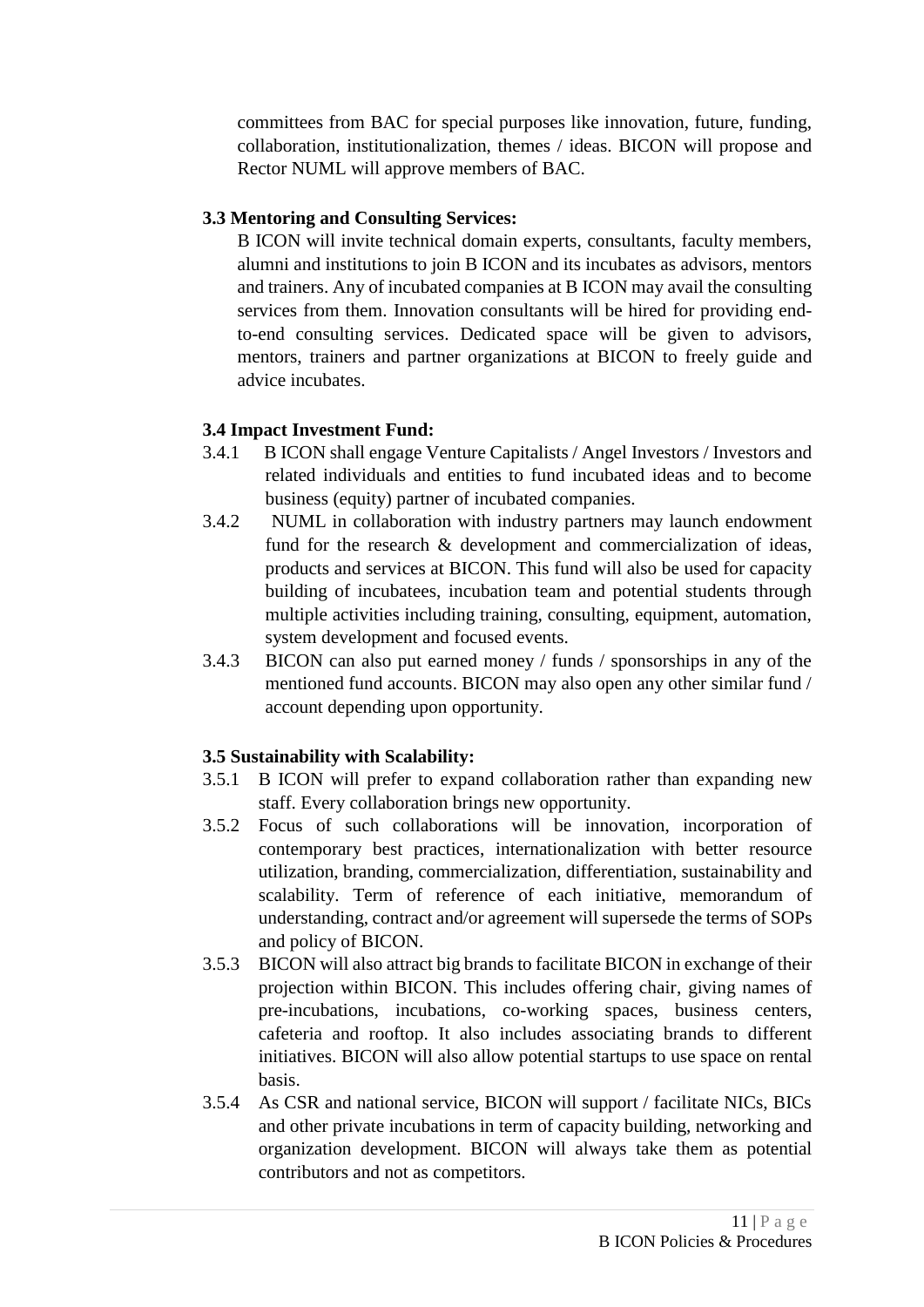## <span id="page-11-0"></span>**3.6 NUML Entrepreneur Club:**

In order to promote entrepreneurial eco-system, BICON will connect all NUML students and alumni who are entrepreneurs through this club. BICON will engage them and will devise strategies to promote their businesses. BICON will also add other businesses and entrepreneurs who are connected with BICON associate members of this club. They will be encouraged to come. communicate and collaborate with BICON team and incubates. BICON will also identify avenues of support socio-economic wellbeing of NUML communities through these entrepreneurs and businesses and vice-versa. BICON will register these entrepreneurs and companies and will contribute towards promotion, growth and development of these companies.

## <span id="page-11-1"></span>**3.7 Global Collaborations:**

Partner organizations and consultants will facilitate B ICON in global partnerships with startup ecosystem players in SCO countries, Dubai/UAE, Europe and Silicon Valley.

## <span id="page-11-2"></span>**3.8 Collaborative Initiatives & Projects:**

BICON will collaborate with industry players to take multiple initiatives and implement projects in the domain of research, innovation  $\&$  entrepreneurship (RIE).

## <span id="page-11-3"></span>**4. Induction of Incubates**

Induction of incubates at B ICON is through multiple ways including but not limited to online registration, business plan competition and structured programs (cohorts). Incubation of incubates shall preferably be through structured programs like in Plan9 or NIC. BICON will run 2 Cohorts per year (6 Months each). BICON also prefers to incubate ideas / themes (e.g. languages, BRI) rather than incubates. Moreover, BICON will welcome all ideas posted on 'Idea Registration at BICON'. BICON will collaborate with partners against each cohort and BPC. BICON will follow rules of induction developed for each cohort / BPC in consultation with associated partner organizations / departents. Expert incubates shall be incubated through direct approval of Chairman BICON Supervisory Committee. BICON in collaboration with other partners will launch multiple capacity building programs for incubates / cohorts. BICON will encourage best performers of BPCs, FYPs, course / term / degree projects to be incubates / pre-incubates upon recommendation of relevant faculty member(s) / departments.

## <span id="page-11-4"></span>**4.1 Idea Registration at B ICON**

Any person, group of persons who has a unique and practical business idea can register it with B ICON on NUML website [\(www.numl.edu.pk\)](http://www.numl.edu.pk/) though 'Idea Registration at B ICON'. The potential applicant / entrepreneur may register idea online through NUML website. B ICON team scrutinizes the application form and shortlists the idea.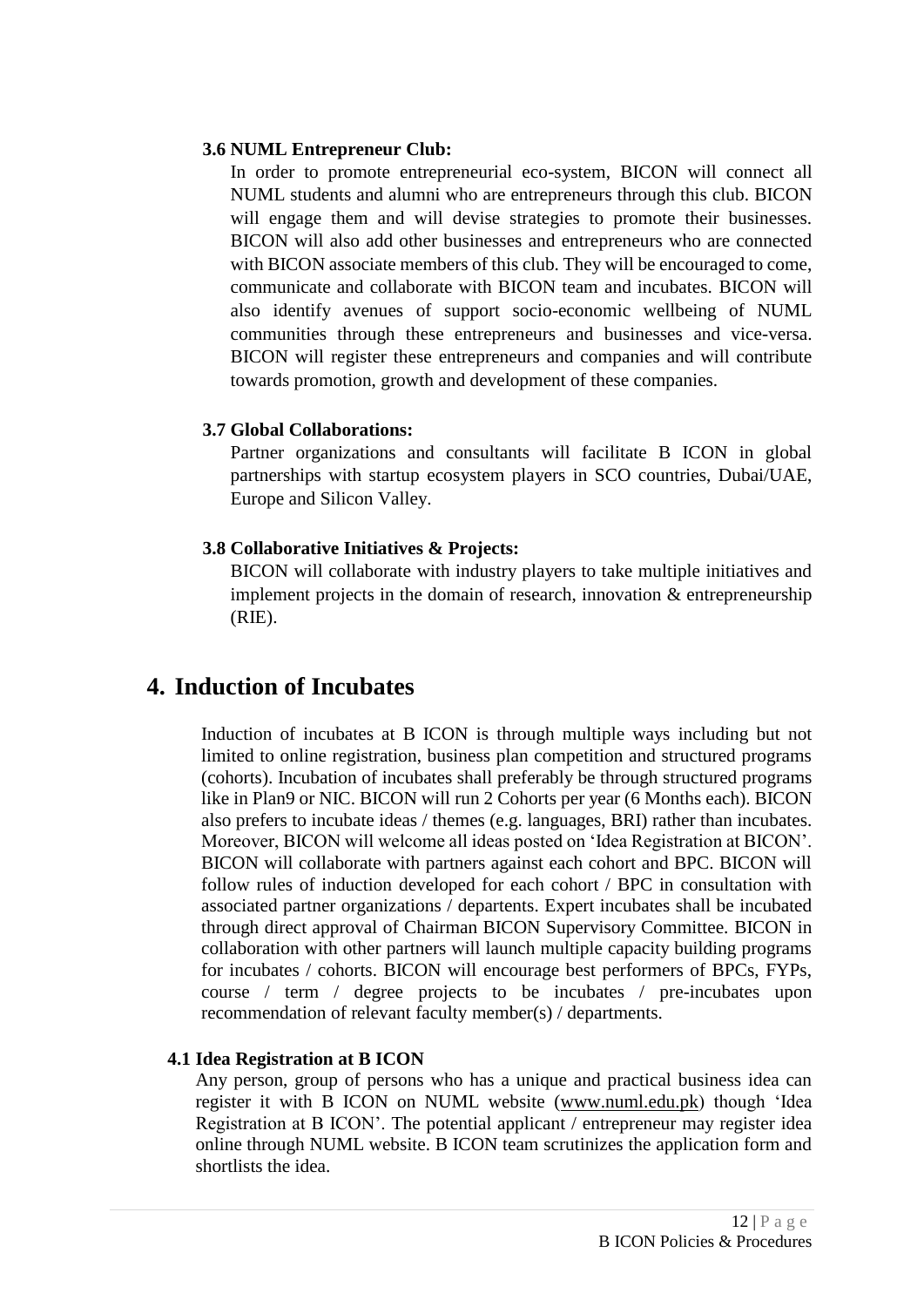#### <span id="page-12-0"></span>**4.2 Idea Presentation to B ICON Selection Committee**

Shortlisted potential incubates present their ideas to B ICON Selection Committee (BSC). It evaluates each idea based on strength of the idea in terms of its technology content, innovation, viability, timeliness, market potential and scalability. BICON Selection Committee either rejects the proposed business ideas or gives provisional approval to potentially viable ideas. BICON allows rejected ideas for preincubation for further improvement and submits provisionally approved cases for ultimate approval from BICON Supervisory Committee. Incubatee will be incubated upon the provisional approval of BICON Selection Committee.

## <span id="page-12-1"></span>**4.3 Idea Approval by B ICON Supervisory Committee**

BICON Supervisory Committee either approves or disapproves or conditionally approves recommended business ideas. BICON signs formal agreement with selected incubatees. B ICON adheres to strict confidentiality throughout the application process.

## <span id="page-12-2"></span>**4.4 Tenure of Incubate(s)**

The incubated companies shall be permitted to stay in the incubator for a period of two years (extendable up to one more year). During this time duration, in case either of the party desirous to terminate the incubation agreement such party shall give prior notice of two months in writing to the other party and that shall be final binding on the both parties. BICON's decision in connection with the exit of an incubated company shall be final and shall not be disputed by any company, stakeholder or institution including courts of law in Pakistan.

#### <span id="page-12-3"></span>**4.5 Periodic Assessment**

B ICON shall quarterly evaluate the performance of incubatees based on milestones specified in the business plan and the stage of progress of incubate(s). The incubate(s) may be asked to provide more frequent updates to B ICON. BICON may ask any of incubate of show any legal, financial or HR record at any time. Each incubate is bound to show required record upon if and when required basis.

#### <span id="page-12-4"></span>**4.6 Intellectual Property**

The incubate(s) shall maintain a record of the details of any IP (patents, licenses, copyrights, etc.) that has been brought into the company prior or during their stay at B ICON.

## <span id="page-12-5"></span>**4.7 Incubation Services**

B ICON may charge the incubatees for infrastructure and services. This payment shall be in the form of incubation service charges for providing incubation facility and infrastructure in all cases.

#### <span id="page-12-6"></span>**4.8 Regular Assistance**

Director B ICON will meet CEOs of incubated companies at least once a month for business strategy reviews and incubation related operational issues.

#### <span id="page-12-7"></span>**4.9 EOBI**

BICON will encourage incubates to contribute in EOBI against each of their employees.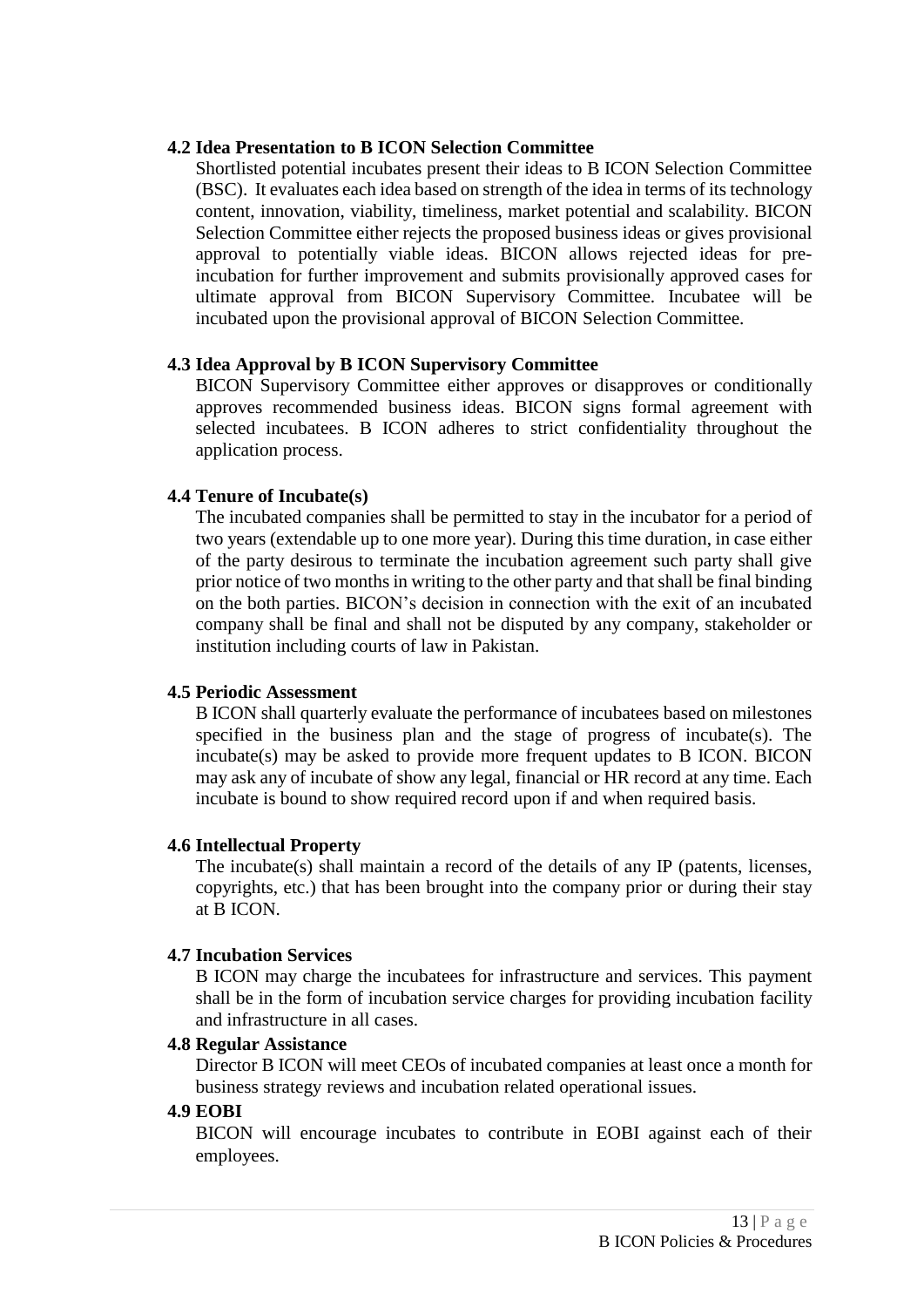# <span id="page-13-0"></span>**5. Infrastructure and Services provided to incubatees**

<span id="page-13-1"></span>Upon admission to B ICON, the following facilities will be offered to the incubated companies:

## **5.1 Space**

- Office space depending upon requirements and availability
- Standard Furniture as decided by B ICON
- Shared Meeting / Conference rooms with projection equipment

## <span id="page-13-2"></span>**5.2 Complementary Services**

- Dedicated internet access / connection availability
- Access to Tele or Video Conferencing facility (upon availability)
- Access to Library

## <span id="page-13-3"></span>**5.3 Additional Services**

- Parking
- Mosque
- $\bullet$  Gym
- Cafeteria
- Bank
- Day Care Center

## <span id="page-13-4"></span>**5.4 Value-Added Services**

- Limited Branding Facility
- Limited Marketing Facility including marketing to all NUMLians
- Common secretarial pool/staff
- Intern Support
- On-Campus Recruitment
- Accounting, IP, legal and management expertise on a part-time basis through partner consultants and firms.
- B ICON shall acquire the services of legal experts to be available.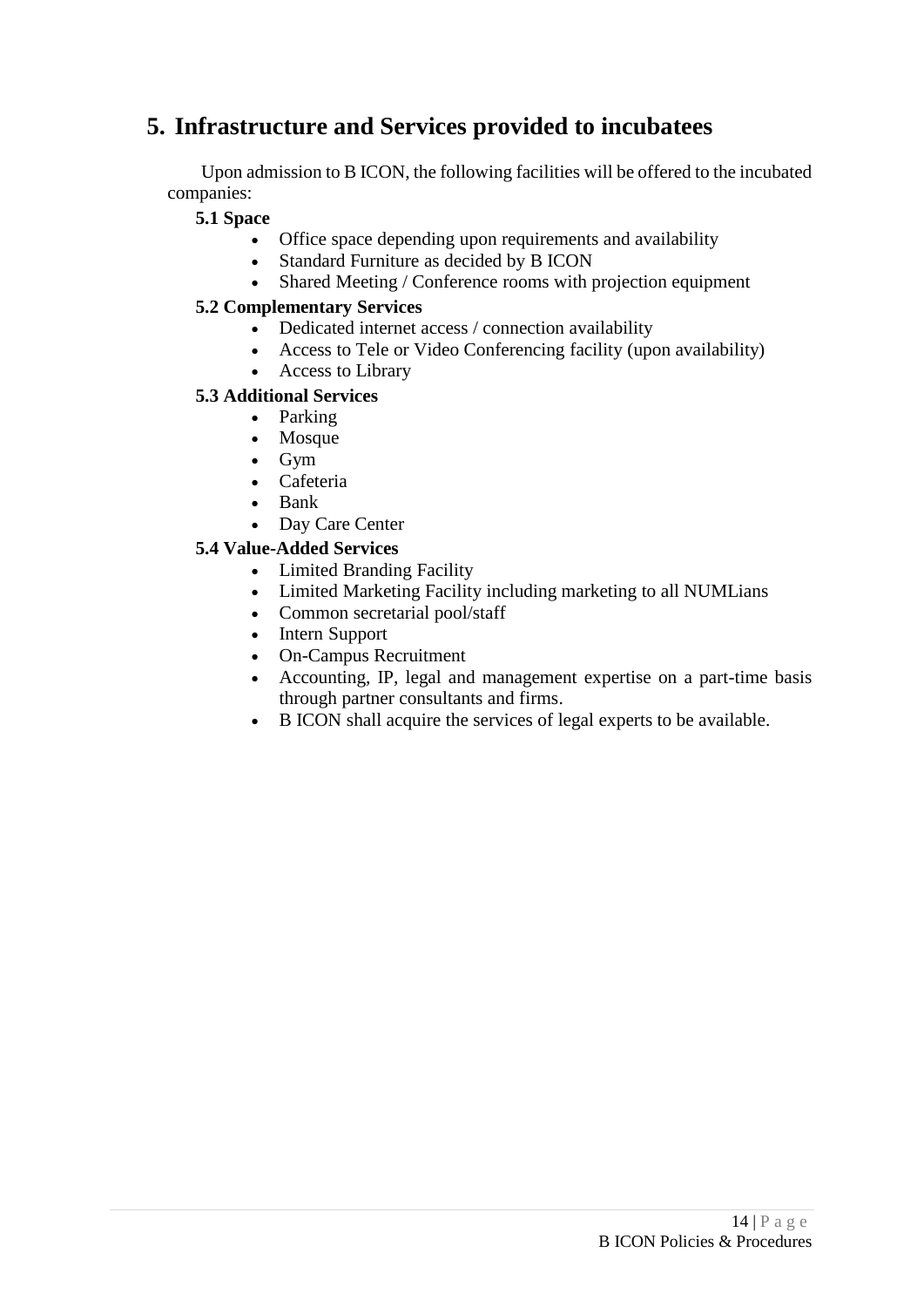# <span id="page-14-1"></span><span id="page-14-0"></span>**6. Composition of Committees**

## **6.1 Composition of BICON Selection Committee**

- i. BICON Representative (preferably Manager Incubation, BICON)
- ii. HEC Representative (preferably BIC team member)
- iii. Industry Representative(s) / Domain Experts (preferably Head(s) of Partner Organizations or associated consultants/mentors)
- iv. NUML Representatives (preferably HoD of relevant department of NUML or Director ORIC)

## <span id="page-14-2"></span>**6.2 Composition of BICON Supervisory Committee**

- i). Rector NUML (Chairman)
- ii). DG NUML
- iii). Director ORIC
- iv). Director BICON
- v). Deans Faculties
- vi). HEC Representative
- vii). Industry Representative ( preferably Head of Partner Organizations )
- viii). Director Finance

Note: BICON will present its performance to Supervisory Committee on quarterly basis in order to monitor progress and keep the project more effective

## <span id="page-14-3"></span>**6.3 Composition of BICON Advisory Committee**

- i. Rector NUML (Chairman)
- ii. DG NUML
- iii. Director BICON
- iv. Director ORIC
- v. Dean Faculty of Management Sciences
- vi. BICON Partner Organization(s) Representative(s) / Business Tycon(s) / Institution Representative(s)

Note: Chairman, BICON Advisory Committee will approve members of BICON Advisory Committee from society